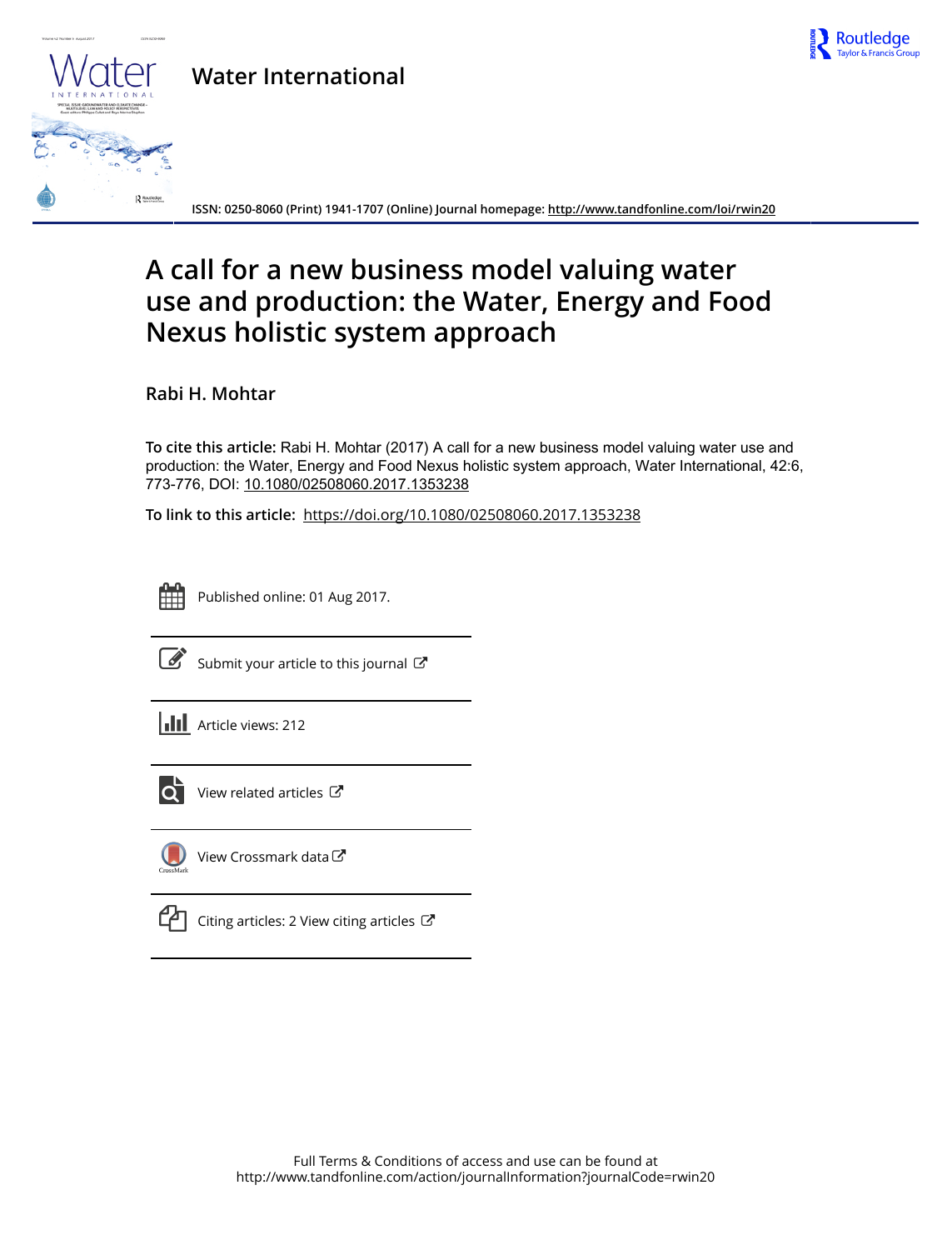IWRA XVI WORLD WATER CONGRESS



Check for updates

### A call for a new business model valuing water use and production: the Water, Energy and Food Nexus holistic system approach

Rabi H. Mohtar

Biological and Agricultural Engineering and Zachry Department of Civil Engineering, Texas A&M University, College Station, TX, USA



<span id="page-1-2"></span><span id="page-1-1"></span><span id="page-1-0"></span>Looking back on the last 11 years of the Nexus journey (Assi, Accola, Hovhannissian, Mohtar, & Braudeau, [2014;](#page-4-0) Braudeau & Mohtar, [2014;](#page-4-1) Daher & Mohtar, [2015](#page-4-2); Mohtar, [2015;](#page-4-3) Mohtar, Assi, & Daher, [2017](#page-4-4); Mohtar & Daher, [2014;](#page-4-5) Mohtar & Lawford, [2016](#page-4-6)), I'd like sum up what we have learned from the Nexus and how we should use it to move towards sustainable water use and production. The last few days many of us have been talking about how to use policies and new technologies to bridge the research gaps that we face. Often this has been framed in terms of water efficiency. Let me confess to you that efficiency alone is not going to be enough. Yes, we need greater efficiency if we are to move forward; but it is not sufficient. We need a new business model for water use and production, one that incorporates but also goes well beyond water efficiency, technological solutions, and innovation.

Several presentations here at the Congress have clearly demonstrated that there is a projected resource gap. Actually there are several water-energy-food resource gaps, and

© 2017 International Water Resources Association

CONTACT Rabi H. Mohtar M mohtar@tamu.edu

Remarks at the Awards Ceremony, Cancún, Mexico, 1 June 2017. The recipient of the Ven Te Chow Lecture award this year was Prof. V. P. Singh of Texas A&M University. Unfortunately, for health reasons, Professor Singh was unable to attend. Professor Mohtar, Ven Te Chow Lecture awardee at the previous Congress, and a colleague of Professor Singh, accepted the award on the behalf of the latter, and in addition to reading a statement from Professor Singh, offered the additional remarks that, with some editing, are presented here. Professor Singh's prepared full address, 'Challenges in Meeting Water Security and Resilience', has been published in Water International, 42, 349-359.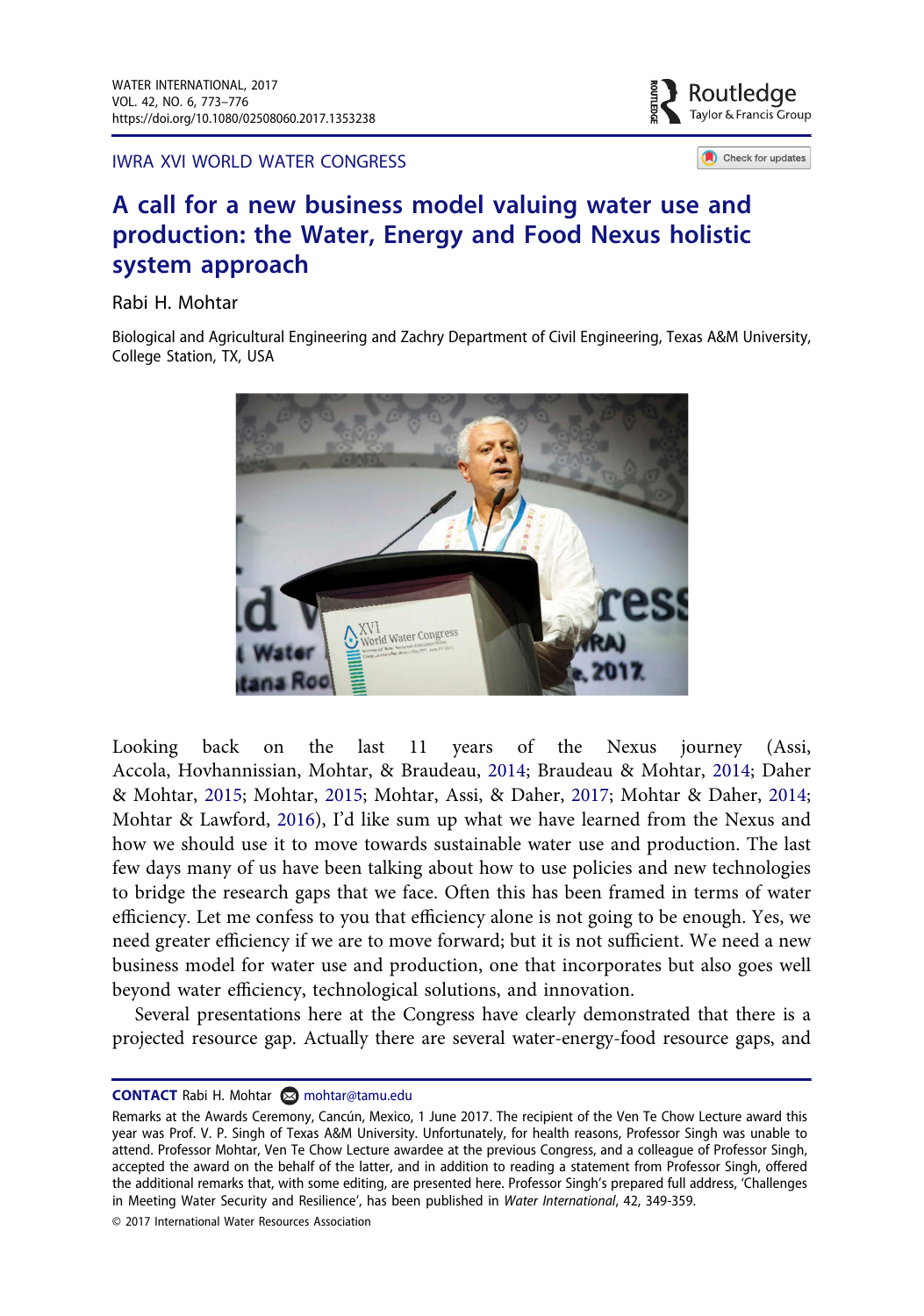there can be no denying the existence of these gaps. We can argue about whether we need to double the food supply or whether we have a 40 or 60 or 70 per cent water gap or energy gap; we can argue about the extent of the gap, but the reality remains that we do have a gap.

Another unfortunate reality is that most of our communities have no resilience to climate change. The high-level panel on climate change on the first day of this Congress made it clear; we have seen this problem come up again and again in the subsequent panels. There is a justice gap as well: inequities in the distribution of water, energy and food are serious and, more often than not, are growing. We cannot ignore this problem in the pursuit of efficiency. Last but not least, are the trade-offs among the primary resources, especially in global Nexus hotspots. While these trade-offs vary spatially and in degree and nature around the world, imbedded in them everywhere is the model that we have used traditionally, and continue to use, to allocate food, water, energy and other primary resources. This model divides resources among stakeholders and users based on allocation criteria that vary with social values, historical rights, and in many cases, economic return. This model has already failed in many parts of the world, and it will continue to lead to conflict within and across national boundaries. Some of us in the Nexus community have become quite concerned about the potential of conflict in these trade-offs. So, where we are today does not offer a pretty picture. Where can we turn?

I'd like to suggest a new business model, but one that works with the levers that we already have. We have rapidly advancing engineering technologies that have promoted a culture of innovation. We have social awareness, financial levers, and perhaps we also have political awareness. These four levers are the tools that will allow the private sector, the public sector and the civil society to work together to achieve.

In addition to these four levers, I see four elements of particular relevance:

- (1) Create synergy. The Nexus has shown us interlinkages; these can allow us to create synergies between water, food and energy.
- (2) Reduce interdependencies. Ironically, while creating synergies we must also decouple interdependencies between the elements of the Nexus, because reduced interdependence means increased resilience.
- (3) Improve equity and distribution. We all know that we cannot have the world split into those who have and those who do not; therefore, we need to work harder to improve the equity of distribution, including recognition of the human right to water.
- (4) Localize water, energy and food security a critical factor in achieving the first three points.

Fi[gure 1](#page-3-0) shows the elements of this proposed new business model.

I have a degree in irrigation engineering. I have spent a large part of my career working on irrigation systems – their efficiency and technologies. I have learned that efficiency alone will not solve the problem. We must go beyond efficiency and look into productivity. Our business model must consider water use, energy use, land degradation, human factors, and pollution, both environmental and ecosystem.

[Figure 2](#page-3-1) describes some of the value-based resource management. I offer here a few examples of the creation of the mentioned synergy and will focus on three areas. Our business model in food production is failing; we need a different model of water for food, one that is based on efficiency. We must encourage technological advancement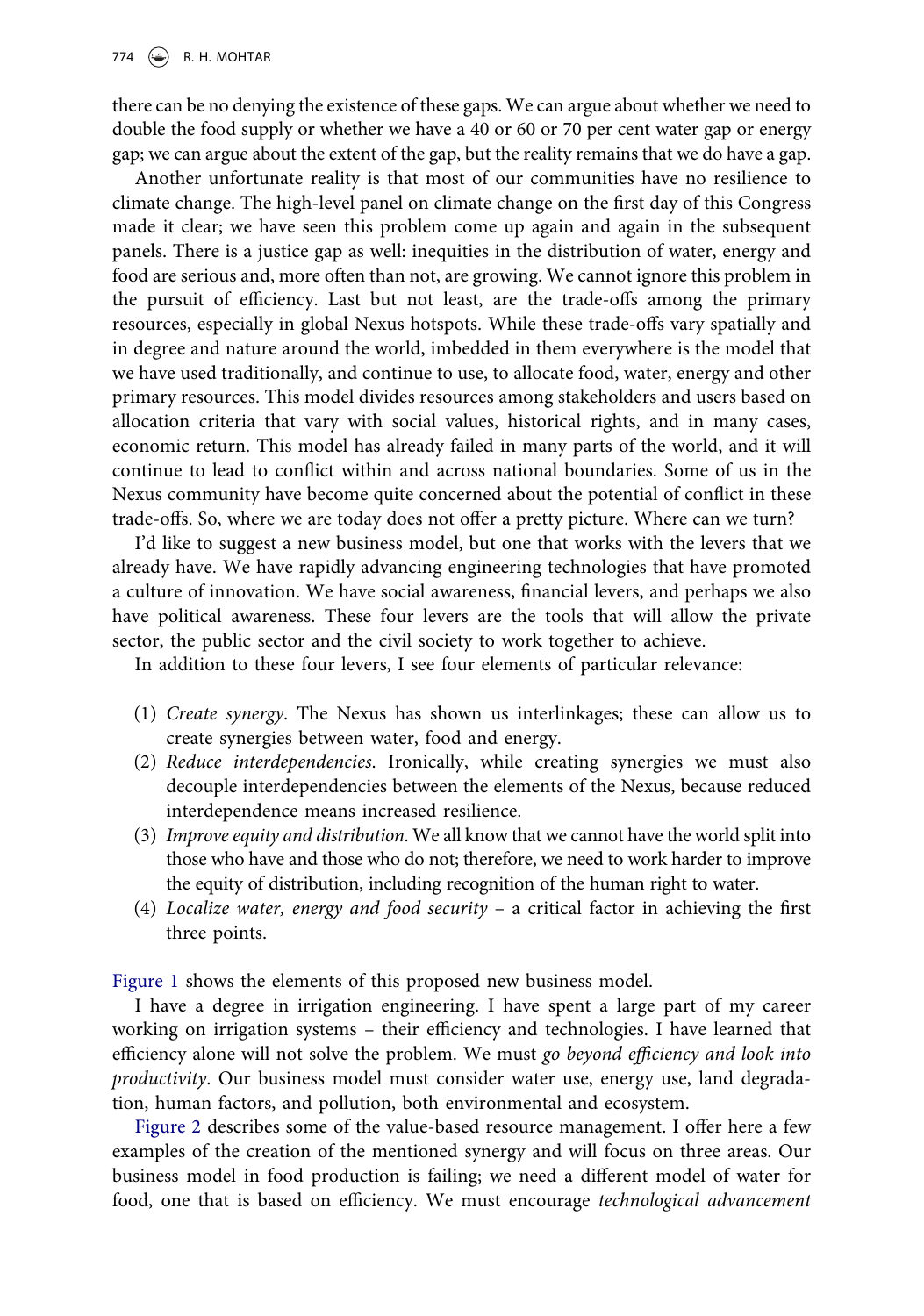#### Beyond the Tradeoffs and Zero-Sum Resource Allocation Model: A New Business Model for Water Use and Production



<span id="page-3-0"></span>Figure 1. A new business model for water use and production.



<span id="page-3-1"></span>Figure 2. Examples of synergies between water, energy and food resources.

that allows localization of resources: localizing resources increases resilience. Solar energy, for example, allows the deployment of off-grid energy to be used for the production of water in food production.

Water reuse in agriculture comes at a cost: soil is an important element that catalyzes the water and food; the soil system needs to be understood at a much deeper level than at present. Existing soil technologies rely on soil monitoring: the current soil database is a 60-year-old technology. We need new, different mechanisms that characterize the soil dynamically so that we can understand how soil is impacted by water use. We must use the fundamental soil-water relationships to better understand the soil-water interaction in a way that allows us to better use dryland agriculture. Two-thirds of our food comes